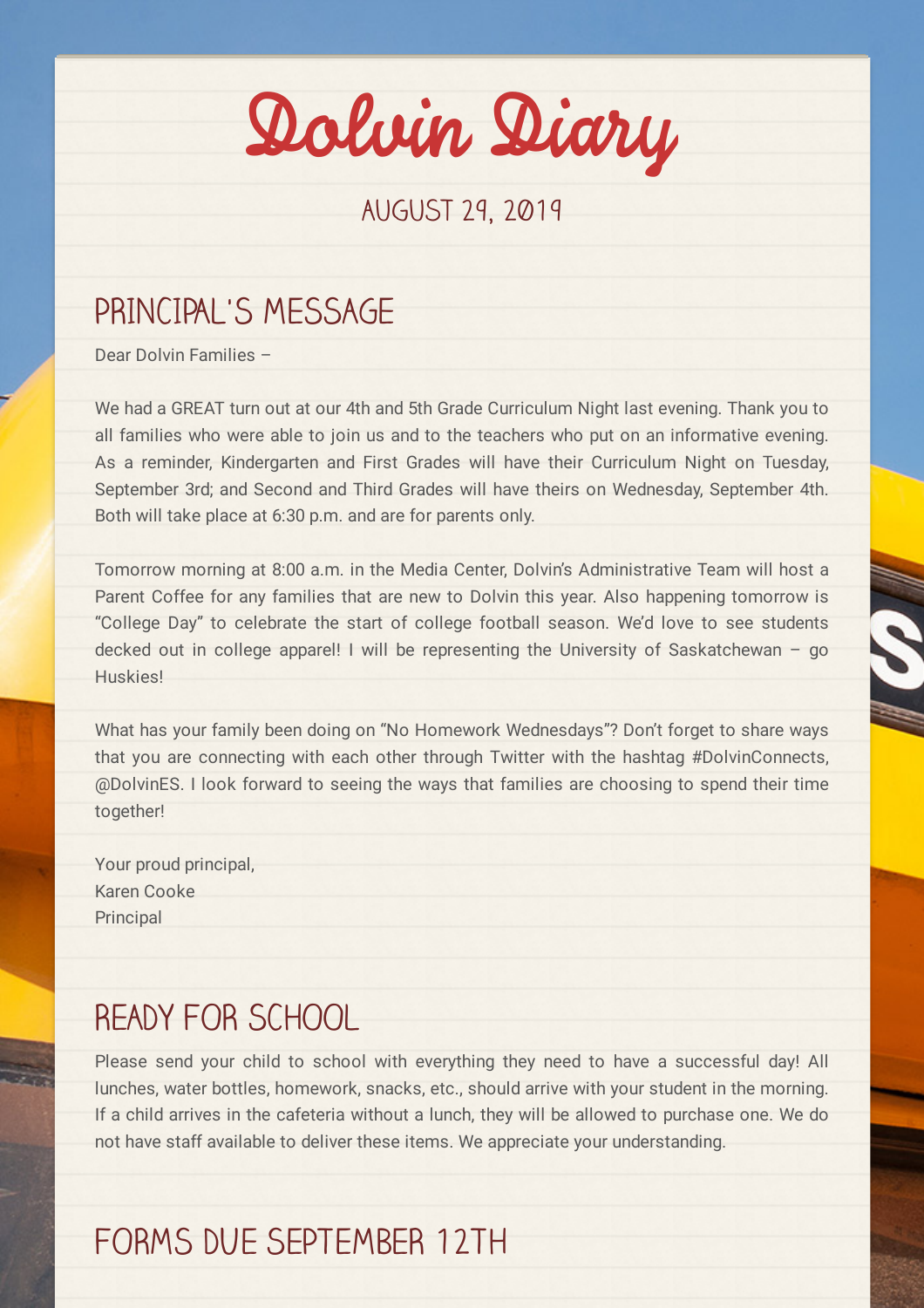If you have not done so already, please send in your student's Eye, Ear & Dental Form (Form 3300) as well as their Immunization Form (Form 3231) by Thursday, September 12th, to the attention of Nancy Adams in the front office.

## PLEASE BRING ID EACH TIME YOU VISIT

All people entering Dolvin Elementary School must bring their ID with them. Please inform visiting relatives of this policy.

## PTA is Hard at Work!

# DOLVIN SPIRIT WEAR

Have you ordered your new 2019-2020 Dolvin Spirit Wear yet? You can place your order online, just check out the [Dolvin](http://dolvinpta.org/) PTA website for the link to Spirit Wear. Orders will be shipped to the school and delivered to your child's classroom during the second part of September. Reminder, Dolvin Spirit Wear is only offered in the Fall and the deadline is August 30. Don't wait - ORDER NOW!



K-2 Ice Cream [Invite\\_2019.pdf](https://www.smore.com/app/attachments/download/5d5a987bfbbb59007d706b93) Bring your K - 2nd grade student and join us for an Ice Cream Social!!



**pdf**

Tanner Flyer.pdf Please open for information about the Tanner Studio PTA Fundraiser! **↓**, [Download](https://www.smore.com/app/attachments/download/5d63e64fdeec8400137c28b6) 193.5 KB

# MEDIA CENTER NEWS

Click [here](https://nam03.safelinks.protection.outlook.com/?url=http%3A%2F%2Fdolvinmedia.weebly.com%2Fmc-news&data=02%7C01%7CCarper%40fultonschools.org%7C03b9352cbe144f54421808d727ecdb0f%7C0cdcb19881694b70ba9fda7e3ba700c2%7C1%7C0%7C637021771680090914&sdata=9cnEAXHSfawfhBYvv7s5oAWXOFLiF62P45KJ83Prw6E%3D&reserved=0) for the latest news from the Dolvin Media Center.

# BOOK FAIR IS COMING!

The Dolvin Book Fair is fast approaching!

Book Fair Dates & Hours:

Friday, September 6th: 4:30 to 6:30 p.m. during the K - 2 Ice Cream Social (See invite below.) Monday, September 9th, through Wednesday, September 11th: 7:15 a.m. to 3:00 p.m.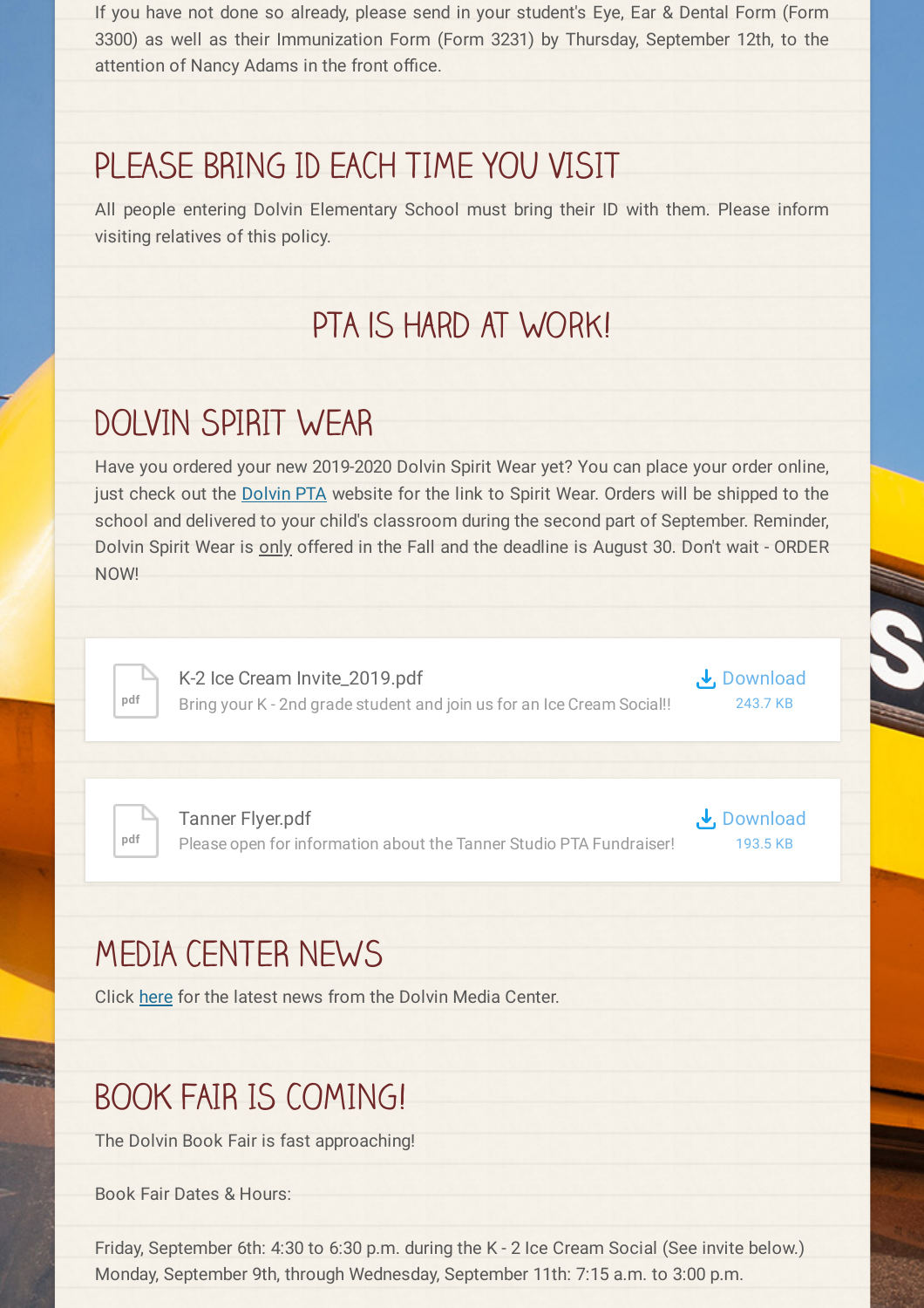Thursday, September 12th: 7:15 a.m. to 5:00 p.m.

See link below for details on using eWallet for the Book Fair.



<sub>pdf</sub> Principal Letter regarding Book Fair.pdf



## CAFETERIA NEWS

Click [here](https://nutrition.fultonschools.org/MenuCalendar) for the cafeteria menu. Be sure your are looking at the menu for Dolvin Elementary School.

We already have some students with a negative balance on their lunch account. Please, make sure that your child has enough funds in their lunch account and that all negative balances are covered quickly.

#### **Meal Prices**

Breakfast: \$1.10 Lunch: \$2.45

If you need to fill out a Free and Reduced Meal Application, you can request a form from the cafeteria or apply online at: [www.fulton.schoollunchapp.com](http://www.fulton.schoollunchapp.com/).

# EVERY SCHOOL DAY COUNTS!



September is Attendance Awareness Month!